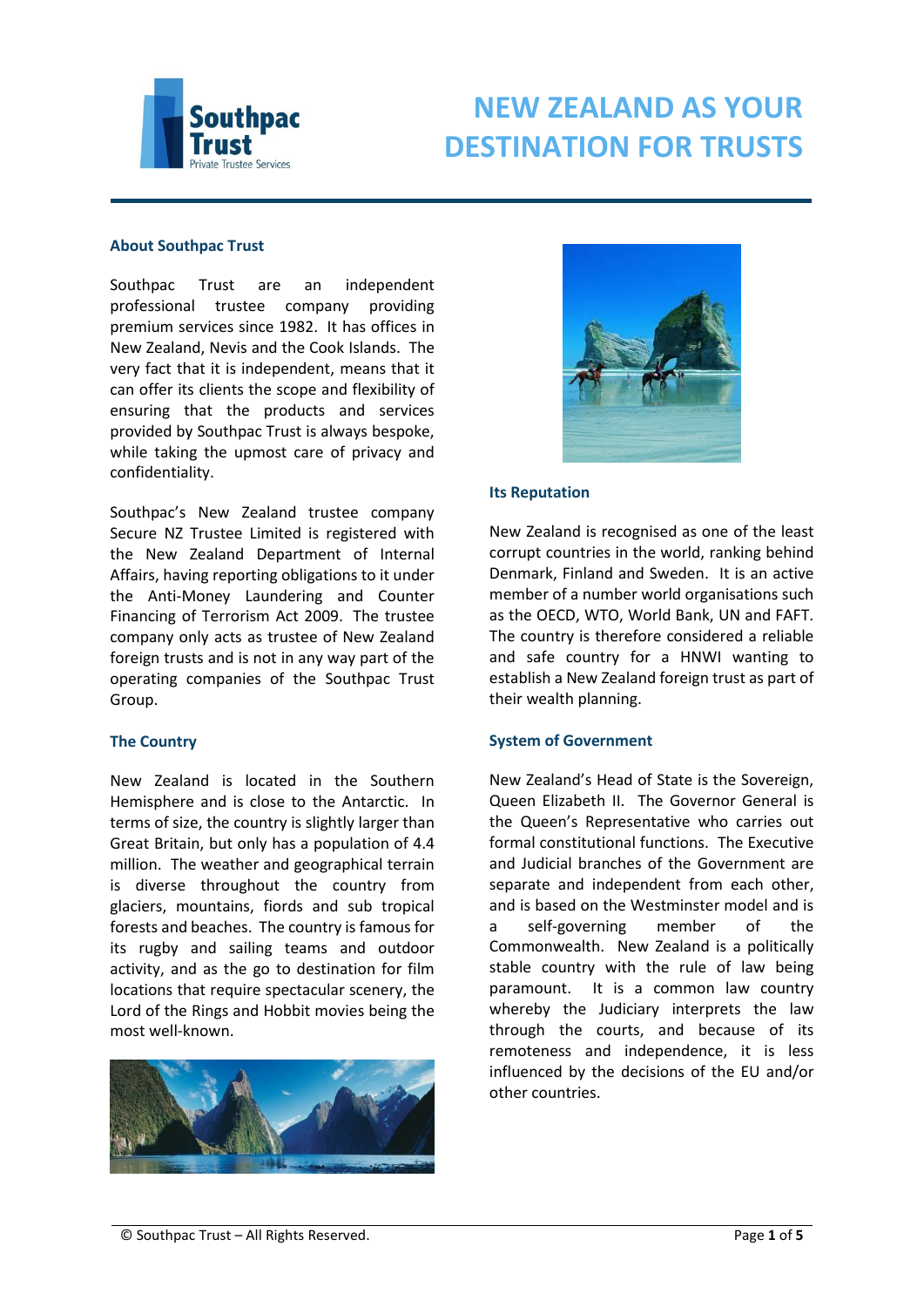

# **Tax**

New Zealand imposes no capital gains tax, wealth tax, inheritance tax, or stamp duty. Its residents are subject to tax on world wide income and double tax treaties apply where applicable.

The following is a summary of taxation rates on individual persons residing in New Zealand.

| <b>Taxable Income</b><br>Ranges (NZ\$) | <b>Marginal Rate of</b><br><b>Taxation</b> |
|----------------------------------------|--------------------------------------------|
| $0 - 14,000$                           | 10.5%                                      |
| $14,001 - 48,000$                      | 17.5%                                      |
| $48,001 - 70,000$                      | 30%                                        |
| $70,001 -$ and over                    | 33%                                        |

New Zealand is not perceived as a harmful tax jurisdiction by the OECD, nor a preferential tax regime or tax haven by other countries, but at the same time it offers a favourable tax position for its New Zealand foreign trusts.

Unlike other jurisdictions, New Zealand foreign trusts are taxed by residence of the settlor rather than through the residency of the trustee. Therefore this means that so long as the settlor and assets of the trust are located outside of New Zealand, the trust will not be subject to New Zealand tax. The trust will only be subject to tax in the country within which the assets are based, or when capital or income distributions are made to a beneficiary where they reside and/or are domiciled. With zero tax liability in New Zealand, this ensures that the trust or beneficiaries are not taxed twice.

New Zealand's tax authority, the Inland Revenue Department (IRD), holds information on all New Zealand foreign trusts however this information is not publically available. However, where a tax treaty partner makes a request for information, the IRD will not entertain general 'fishing expeditions' on information about a trust unless there is just cause.

# **Qualifying Trustee**

In order to ensure that New Zealand foreign trusts are not subject to world wide income, at least one trustee must be a Qualifying Trustee. This means that the directors of the corporate trustee must be registered either with the New Zealand Law Society, Institute of Chartered Accountants or The Society of Trust and Estate Practitioners (New Zealand Branch). This ensures that anyone offering trustee services in New Zealand are technically competent and of high professional calibre.

# **Regulatory Requirements - AML/CFT, CRS and FATCA**

New Zealand is an economically safe and stable country. It became a member of the OECD in 1973 along with 34 other member countries. As a member, it has adopted a number of policies and practices recommended by this intergovernmental organisation. It will be adopting the Common Reporting Standard (CRS) in early 2017. It has also passed legislation to combat money laundering and counter terrorism (Anti-Money Laundering and Countering Financing of Terrorism Act 2009), and has signed an Intergovernmental Agreement with the US Government assisting New Zealand financial institutions to comply with FATCA.

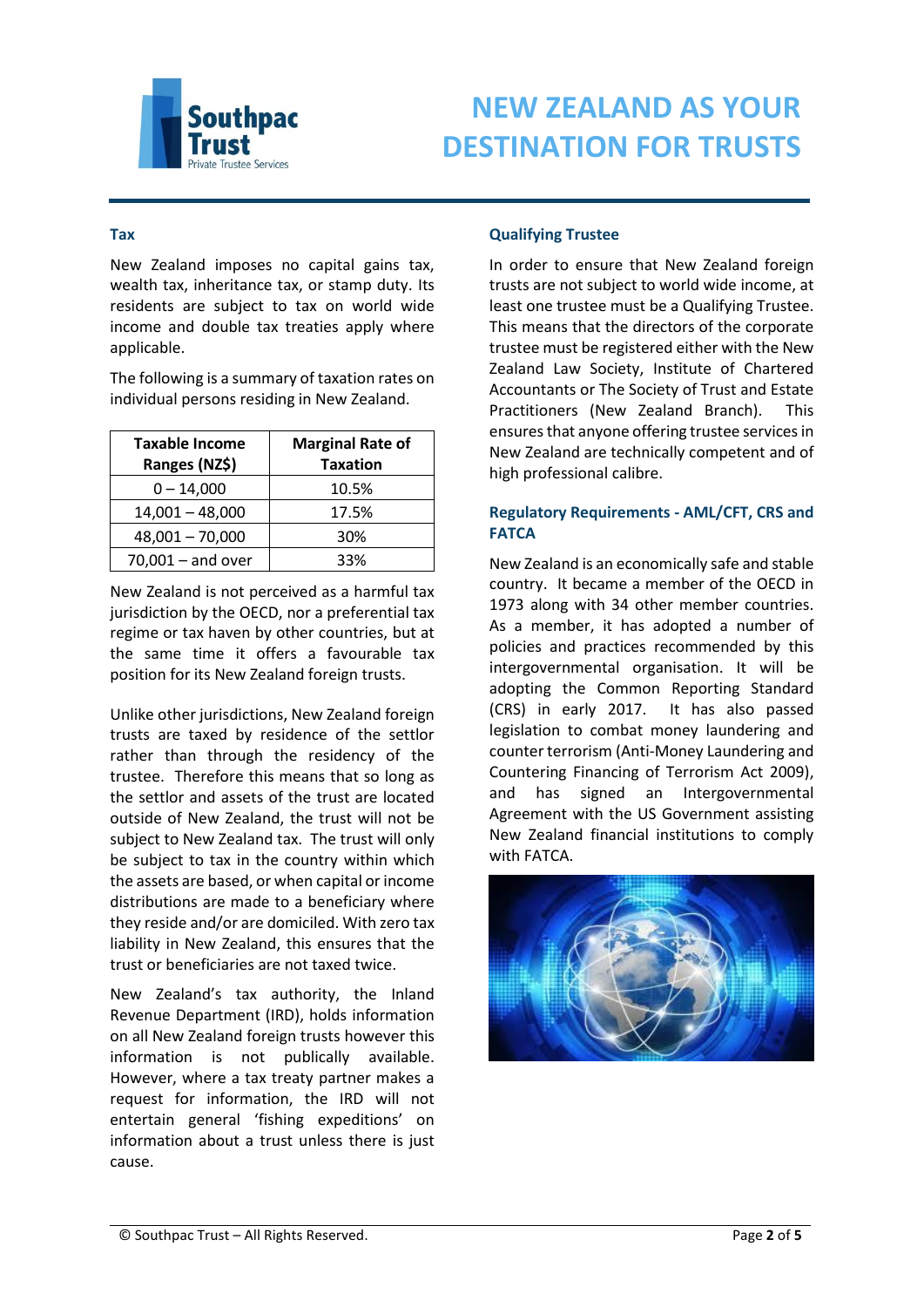

# **Uses of a New Zealand Trust**

#### Wealth planning

As one should diversify their investment portfolio, the same applies to wealth planning which should not be limited to the person's home country. The settlor may envisage a different purpose for his/her wealth that cannot be provided for in their home country or in other jurisdictions. Trusts can be used as an independent and safe vehicle for wealth planning.

#### Asset Protection

Placing the ownership of assets outside the home country of the settlor, ensures that the assets are safe from unforeseen circumstances such as an unstable government and/or risk of confiscation of assets, kidnapping or extortion, or potential settlor liability. A foreign judgment will only be recognised if that jurisdiction has a reciprocal agreement with New Zealand, and it has obtained registration of the foreign judgment from a New Zealand Court which will involve issuing court proceedings in New Zealand.

# Succession Planning

Reasons for a HNWI's succession planning will differ for each person and will reflect their own family circumstances.

- Assets held within the trust can preserve inter generational wealth ensuring continuity of ownership after the settlor's death.
- A trust will ensure that there is a plan in place for vulnerable members of the settlor's family.
- A New Zealand foreign trust allows the settlor to avoid forced heirship in their home country. A trust gives a person the

freedom to dispose their assets in accordance with their own wishes that may differ to foreign heirship rules governing the settlor.

 The assets held in the trust will not be subject to probate laws or inheritance tax after the settlor's death.

# **Commercial Use of Trusts**

A trust is a very useful and flexible device in the commercial world. For example, trusts can used for revolving loans, commercial security, project financing, syndicated loans, debenture holdings, bills of landing, subordination trusts for segregated creditors, trading trusts or as special purpose vehicles. With a bit of creative thinking uses of a trust are unlimited.

# **Mechanisms of a Trust**

#### The Settlor

The settlor (grantor) is the person who settles assets upon the trust. Once assets have been transferred, the settlor divests all legal interest, which is now transferred to the trustee.

The trustee will just hold the legal interest of the assets while the beneficial interest remains with the beneficiaries.



Whilst the settlor will no longer have legal interest of the assets, they may still participate in the trust by being given reserved powers or be appointed as the protector of the trust under the terms of the trust deed. To what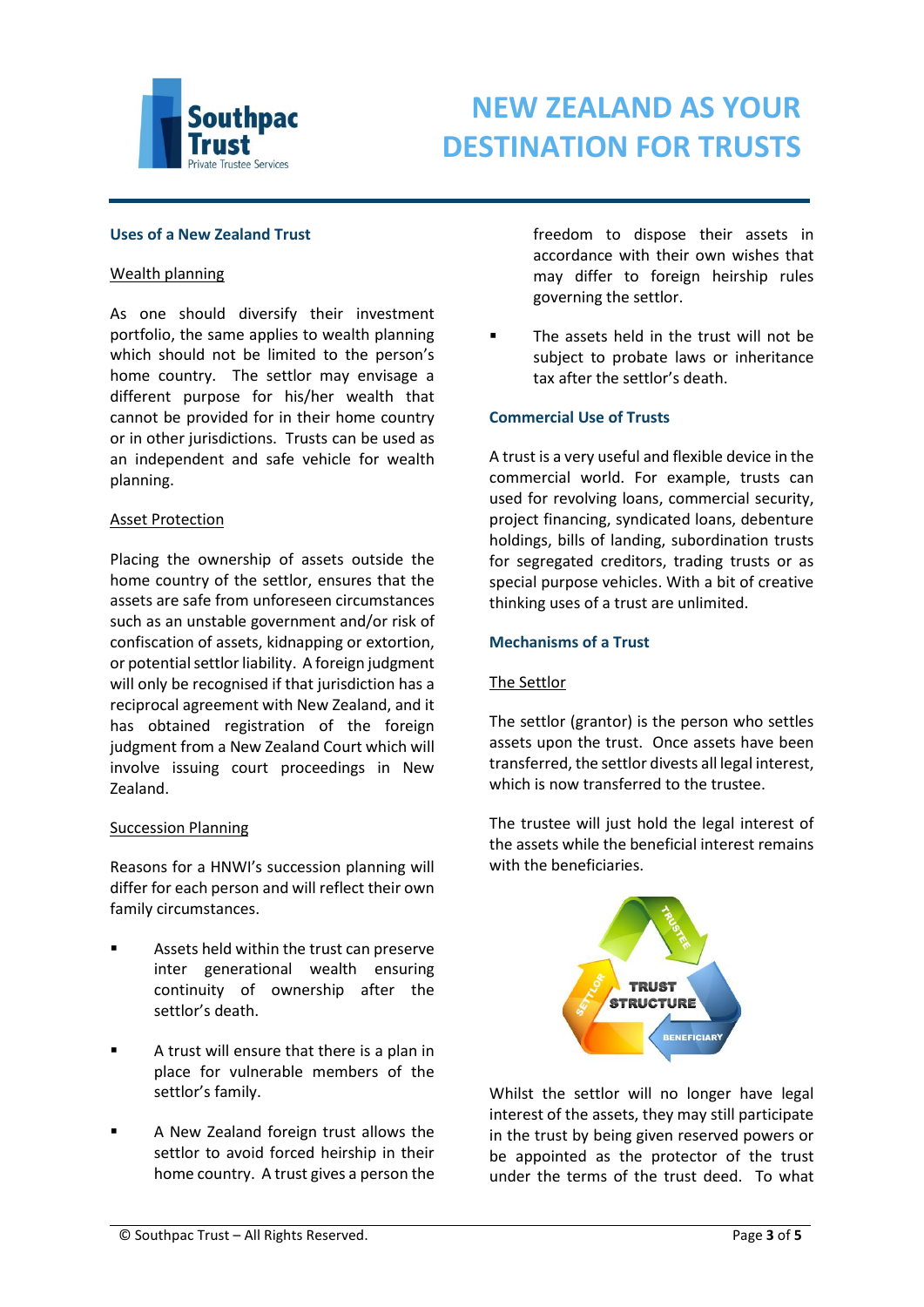

extent the settlor should have such powers will depend on a number of issues, namely CRS reporting; tax consequences affecting the settlor; the risk of the settlor being sued in the jurisdiction of their home country if the court can access the trust through the settlor, because they cannot sue the trustee; or the settlor being held in contempt of court despite the trust being offshore.

# The Trustee

The trustee owes a fiduciary duty to the beneficiaries of the trust which is the highest duty of its kind. The trust and trustee's power are governed by the terms of the trust deed, statute law and case law. The trustee must mange the trust property solely for the benefit of the beneficiaries which cannot form part of the trustee's personal property. At least one trustee must be resident in New Zealand where the management and control of the trust remains. Southpac Trust's corporate trustee's directors are resident in New Zealand and are 'Qualifying Persons'. All management and control of New Zealand foreign trusts are managed out of the New Zealand office.

# The Beneficiaries

The beneficiaries named in the trust deed are the persons entitled to the beneficial interest of the trust assets. The settlor can be a beneficiary of their own trust. There is an express provision within the trust deed allowing for the exclusion or removal and appointment of beneficiaries during the life of the trust.



# The Trust Fund

The trust can hold any form of assets movable or immovable, in any part of the world. Assets can be added at any time but for speed of establishment, the trust is initially settled with a nominal amount of USD10.00, with the substantial asset being transferred at a later date.

# Protector

A protector may be appointed by the settlor when the trust is established. The protector may have negative or affirmative veto powers over some of the trustee's powers. Depending on the home country of the protector, negative veto powers can have unintended tax consequences on the protector and/or they may be compelled by a court in their home country to submit assets to its control or furnish it with information.

# Custodial or Advisory Trustee

Under the Trustee Act 1956, the trustee may appoint a custodial or advisory trustee and they are not required to reside in New Zealand. If a custodial trustee is appointed, the trust property may be vested with them however all discretions and management relating to that trust remains with the original trustee (managing trustee). The custodial trustee simply holds the trust property and shall not be held liable for the execution of directions issued by the managing trustee or for any act or default on their part.

An advisory trustee may be appointed whereby the assets remain vested with the original trustee (responsible trustee), the responsible trustee may consult with the advisory trustee on any matter relating to the trust. However, the responsible trustee is not obliged to follow the advice of the advisory trustee if it feels that it conflicts with the trust or any rule of law. In following the advice, the responsible trustee will not be held liable for anything done or omitted by them.